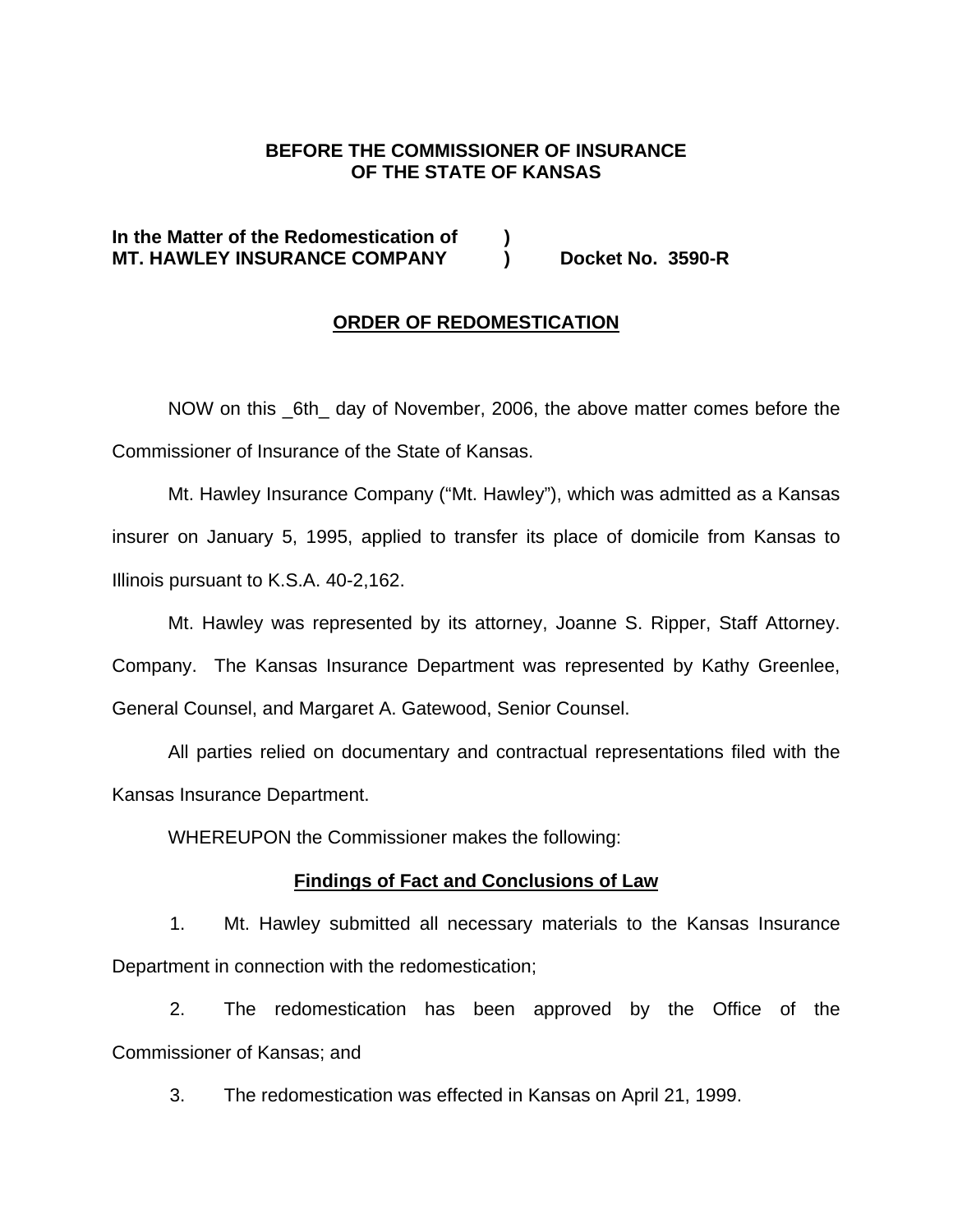4. Mt. Hawley surrendered its Kansas Certificate of Authority and asked to be placed on the Kansas list of insurers not authorized to do business in Kansas, pursuant to K.S.A. 40-246e.

**IT IS THEREFORE ORDERED BY THE COMMISSIONER OF INSURANCE THAT:** 

1. The redomestication of Mt. Hawley from Kansas to Illinois is hereby approved pursuant to K.S. A. 40-2,162, effective April 21, 1999.

2. In conjunction with the redomestication, Mt. Hawley was placed on the Kansas list of insurers not authorized to do business in Kansas pursuant to K.S,A. 40- 246e.

#### **Notice of Right to Hearing or Appeal**

Mt. Hawley Insurance Company is entitled to a hearing pursuant to K.S.A. § 77- 537, the Kansas Administrative Procedure Act. If Mt. Hawley desires a hearing, the company must file a written request for a hearing with:

> John W. Campbell, General Counsel Kansas Insurance Department 420 S.W. 9th Street Topeka, Kansas 66612.

This request must be filed within fifteen (15) days from the date of service of this Order. If Mt. Hawley Insurance Company requests a hearing, the Kansas Insurance Department will notify the company of the time and place of the hearing and information on the procedures, right of representation, and other rights of parties relating to the conduct of the hearing, before commencement of same.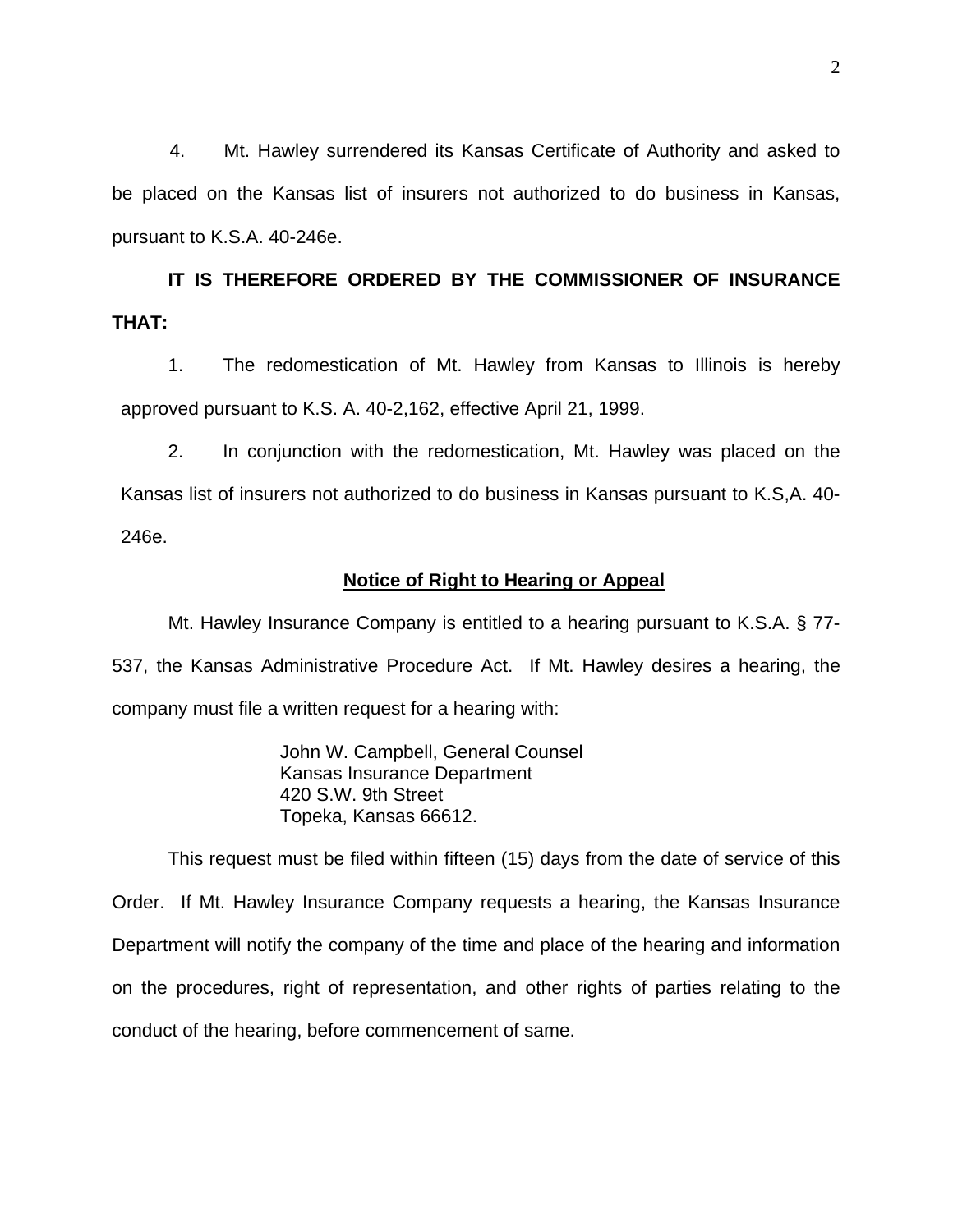If a hearing is not requested in the time and manner stated above, this Order shall become effective as a Final Order upon the expiration of time for requesting a hearing, pursuant to K.S.A. § 77-613. In the event that Mt. Hawley Insurance Company files a petition for judicial review, pursuant to K.S.A. § 77-613(e), the agency officer to be served on behalf of the Kansas Insurance Department is:

> John W. Campbell, General Counsel Kansas Insurance Department 420 S.W. 9th Street Topeka, Kansas 66612.

**IT IS SO ORDERED THIS \_6th\_\_th DAY OF NOVEMBER, 2006 IN THE CITY OF TOPEKA, COUNTY OF SHAWNEE, STATE OF KANSAS.** 



 Sandy Praeger Commissioner of Insurance

\_\_\_\_\_\_\_\_\_\_\_\_\_\_\_\_\_\_\_\_\_\_\_\_\_\_\_\_\_\_\_\_\_\_\_\_

 John W. Campbell General Counsel

APPROVED AND SUBMITTED BY:

\_\_\_\_\_\_\_\_\_\_\_\_\_\_\_\_\_\_\_\_\_\_\_\_\_\_\_\_\_\_\_\_

Deletria L. Nash Attorney for Petitioner Kansas Insurance Department